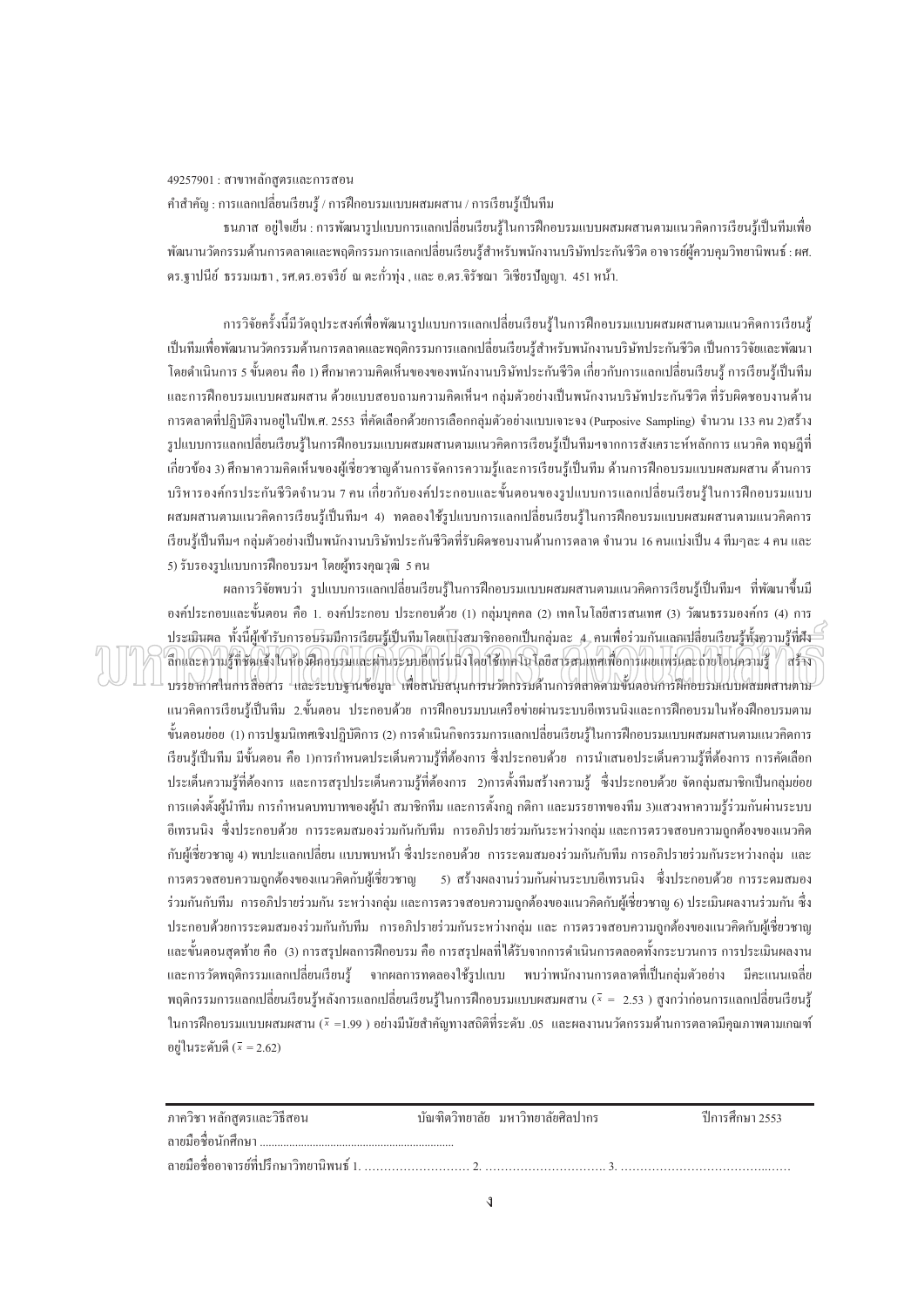## K 49257901 : MAJOR : CURRICULUM AND INSTRUCTION

## KEY WORD : KNOWLEDGE SHARING / BLENDED TRAINING / TEAM LEARNING

 TANAPAS YOUJAIYEN : THE DEVEOLPMENT OF KNOWLEDGE SHARING IN BLENDED TRAINING MODEL BASED ON TEAM LEARNING TO DEVELOP A MARKETING INNOVATIONS AND KNOWLEDGE SHARING BEHAVIORS FOR LIFE INSURANCE PERSONNEL. THESIS ADVISORS : ASST.PROF. THAPANEE THAMMETAR ,Ph.D**.,** ASSO.PROF. ONJAREE NA TAKUATOONG, Ph.D**.,** AND JIRATCHA WICHEANPANYA, Ph.D**.** 451 pp.

The purposes of this research were to develop a knowledge sharing in blended training model based on team learning to develop a marketing innovations and knowledge sharing behaviors for life insurance personnel. This research used research and development method. It was divided into five phases: 1) study life insurance personnel opinions, knowledge sharing, team learning and blended training by a questionnaire. The sample is one hundred and thirty three life insurance personnel who are responsible of marketing area in 2010 by purposive sampling technique ; 2) create a knowledge sharing in blended training model by analysis and synthesis a related principle and theory ;3) study seven experts' opinions in knowledge management and team learning , blended training and life insurance organization on components and process of a knowledge sharing in blended training model ; 4) try out a model with 16 life insurance personnel who are responsible of marketing. They were divided into four groups with four members; and 4) validate a knowledge sharing in blended training model by five experts.

The results were as follows: This model comprises two main parts: component and procedures.1.The components of the knowledge sharing in blended training model: included four aspects; (1) people, (2) the information technology, (3) the organization culture, (4) the evaluation. The trainees were divided into four persons per team learning group in order to share a tacit and explicit knowledge by face to face and e training with ICT for distribution and transfer knowledge. The e training supported a communication and database for marketing innovations according to steps of blended training model based on team learning. 2. The procedures were training on network via e training system and training in meeting room on three training development steps: (1) orientation  $(2)$ knowledge sharing in blended training based on team tearning activities were: 1) specifying a knowledge identification requirement ; presenting a requirement knowledge , selecting a requirement knowledge , concluding requirement knowledge. 2) building a knowledge creation team was done by setting member into group, establishing a team leader, defining a role for leader, members, define rule, agreement, manners. 3) acquisition a knowledge via e training was done by brainstorming with team, discussion between group, improve a idea with expert. 4) sharing a knowledge by face to face was done by brainstorming with team, discussing between group and improving an idea with expert. 5) building a marketing innovation project via e training were brainstorming with team, discussion between group, improve a idea with expert. 6) evaluate a marketing innovation project brain storming with team was conducted discussing between group, improving an idea with expert. (3) training summary was the conclusion of the whole process, marketing innovation project evaluation , and the evaluation of knowledge sharing behaviors themselves. From the try out model it was found that the samples evaluated knowledge sharing behaviors themselves. The posttest score were significantly higher than knowledge sharing behaviors themselves pretest scores at the .05 level. The quality of marketing innovation was good.  $(x = 2.62)$ 

| Department of Curriculum and Instruction | Graduate School, Silpakorn University | Academic Year 2010 |
|------------------------------------------|---------------------------------------|--------------------|
|                                          |                                       |                    |
|                                          |                                       |                    |